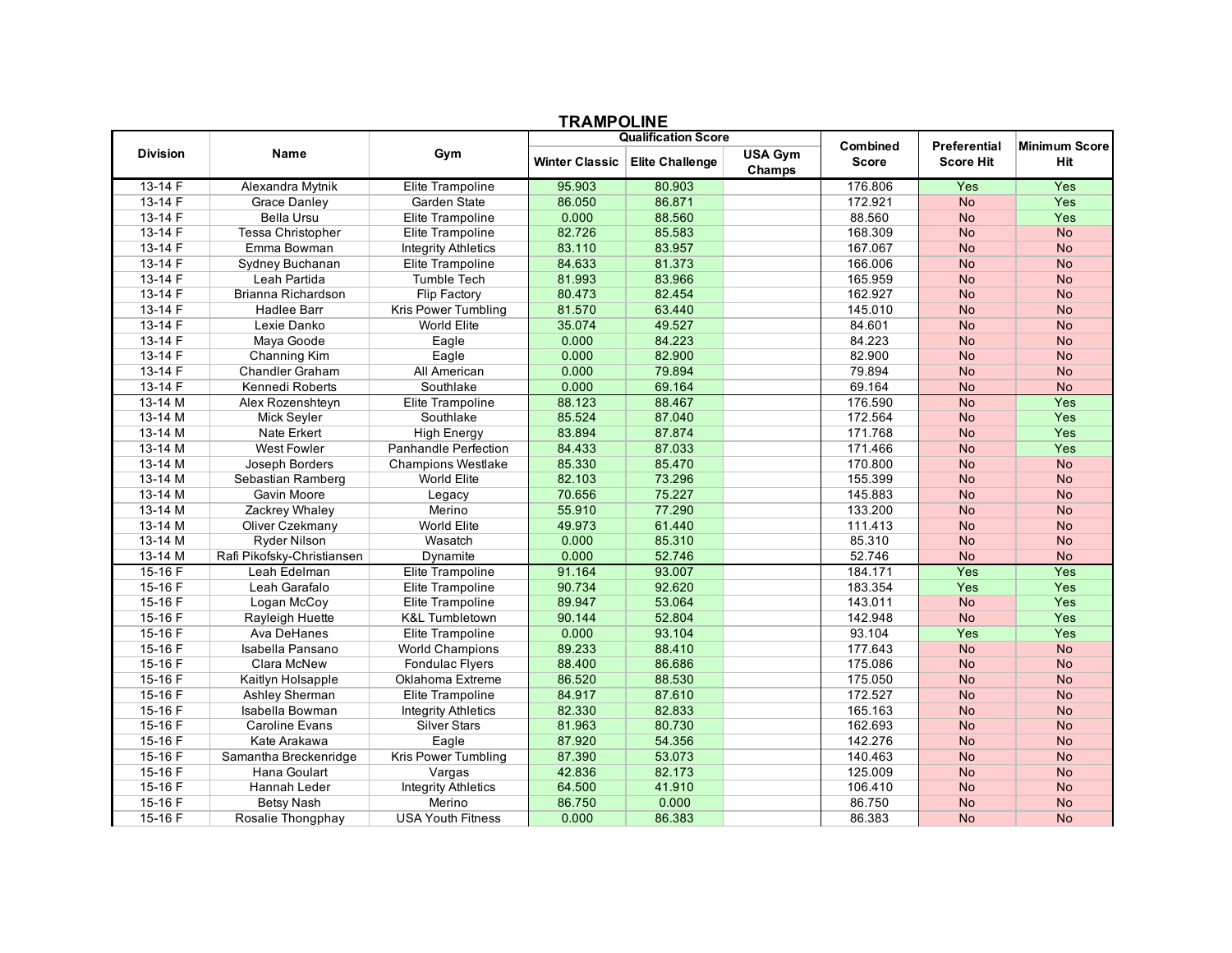| 15-16 F   | <b>Blake Graham</b>      | <b>USA Youth Fitness</b> | 0.000  | 83.530 | 83.530  | <b>No</b> | <b>No</b> |
|-----------|--------------------------|--------------------------|--------|--------|---------|-----------|-----------|
| 15-16F    | Maxine Touisithiphonexay | Elite World              | 83.133 | 0.000  | 83.133  | <b>No</b> | <b>No</b> |
| 15-16 F   | Olivia Stecky            | CAVU                     | 0.000  | 72.430 | 72.430  | <b>No</b> | <b>No</b> |
| 15-16 M   | <b>Will Cockrill</b>     | <b>Flip Factory</b>      | 91.644 | 92.230 | 183.874 | <b>No</b> | Yes       |
| 15-16 M   | Xavier Harper            | Premier Knoxville        | 91.347 | 91.557 | 182.904 | <b>No</b> | Yes       |
| 15-16 M   | Micah Miner              | Kris Power Tumbling      | 88.383 | 93.774 | 182.157 | Yes       | Yes       |
| 15-16 M   | Samuel Sheyman           | Tornado                  | 85.937 | 86.907 | 172.844 | <b>No</b> | <b>No</b> |
| 15-16 M   | Hudson Higgins           | World Elite              | 83.167 | 88.407 | 171.574 | <b>No</b> | <b>No</b> |
| 15-16 M   | Van Larson               | <b>Aspire Kids</b>       | 83.853 | 85.487 | 169.340 | <b>No</b> | <b>No</b> |
| 15-16 M   | Gavin Britton            | Premier                  | 78.436 | 69.320 | 147.756 | <b>No</b> | <b>No</b> |
| 15-16 M   | Taj Gleitsman            | Vargas Academy           | 86.237 | 47.020 | 133.257 | <b>No</b> | <b>No</b> |
| 15-16 M   | Max Poveda               | <b>World Elite</b>       | 53.543 | 77.467 | 131.010 | <b>No</b> | <b>No</b> |
| 15-16 M   | Luke Davis               | Kris Power Tumbling      | 50.134 | 57.360 | 107.494 | <b>No</b> | <b>No</b> |
| 15-16 M   | <b>Tyler Tolerico</b>    | Elevated                 | 51.250 | 52.831 | 104.081 | <b>No</b> | <b>No</b> |
| 15-16 M   | Kai Lawson               | Dynamite                 | 0.000  | 89.440 | 89.440  | <b>No</b> | <b>No</b> |
| 15-16 M   | Sam Alterson             | Sonshine                 | 82.823 | 0.000  | 82.823  | <b>No</b> | <b>No</b> |
| 15-16 M   | Camden Weaver            | The Palaestra            | 0.000  | 48.020 | 48.020  | <b>No</b> | <b>No</b> |
| $17-21 F$ | Maia Amano               | Merino                   | 51.990 | 51.680 | 103.670 | Yes       | Yes       |
| $17-21 F$ | Ava Hernando             | Elite Trampoline         | 49.700 | 50.663 | 100.363 | Yes       | Yes       |
| 17-21 F   | McKenzie Petrich         | <b>Ultimate Air</b>      | 48.837 | 48.807 | 97.644  | <b>No</b> | Yes       |
| $17-21 F$ | Peyton Brown             | <b>Tumble Tech</b>       | 49.223 | 48.350 | 97.573  | <b>No</b> | Yes       |
| $17-21 F$ | <b>Caroline Walker</b>   | Eagle                    | 48.017 | 46.667 | 94.684  | <b>No</b> | Yes       |
| $17-21 F$ | Michelle Sherman         | Elite Trampoline         | 48.190 | 46.157 | 94.347  | <b>No</b> | Yes       |
| $17-21 F$ | Josie Bain               | North Valley             | 48.260 | 45.700 | 93.960  | <b>No</b> | Yes       |
| 17-21 F   | Mikaela Snider           | Air Extreme              | 35.313 | 48.140 | 83.453  | <b>No</b> | Yes       |
| $17-21 F$ | Avery Kroeker            | Let It Shine             | 0.000  | 49.343 | 49.343  | <b>No</b> | Yes       |
| $17-21 F$ | Kate-Emerson Loisel      | North Valley             | 47.223 | 47.243 | 94.466  | <b>No</b> | <b>No</b> |
| $17-21 F$ | Tanna Andersen           | Wasatch                  | 47.060 | 47.000 | 94.060  | <b>No</b> | <b>No</b> |
| $17-21 F$ | Cammie Cooper            | <b>Tennessee Elite</b>   | 46.707 | 47.000 | 93.707  | <b>No</b> | <b>No</b> |
| $17-21 F$ | Tara Helmboldt           | <b>Premier Knoxville</b> | 47.037 | 46.647 | 93.684  | <b>No</b> | <b>No</b> |
| 17-21 F   | Paisley James            | Oklahoma Extreme         | 45.980 | 45.503 | 91.483  | <b>No</b> | <b>No</b> |
| $17-21 F$ | Anna Katherine Spangler  | Merino                   | 46.223 | 44.470 | 90.693  | <b>No</b> | <b>No</b> |
| 17-21 F   | Alana Cushing            | Elite Trampoline         | 45.747 | 44.420 | 90.167  | <b>No</b> | <b>No</b> |
| $17-21 F$ | Gracie Harder            | Carolina Elite           | 45.307 | 43.660 | 88.967  | <b>No</b> | <b>No</b> |
| $17-21 F$ | Paxton Henley            | <b>Full Force</b>        | 15.147 | 47.797 | 62.944  | <b>No</b> | <b>No</b> |
| 17-21 F   | Katherine Baker          | North Valley             | 41.673 | 9.333  | 51.006  | <b>No</b> | <b>No</b> |
| $17-21 F$ | Giana Bianchini          | World Elite              | 47.557 | 0.000  | 47.557  | <b>No</b> | <b>No</b> |
| $17-21 F$ | <b>Hailey DeGuelle</b>   | Hangtime                 | 46.730 | 0.000  | 46.730  | <b>No</b> | <b>No</b> |
| $17-21 F$ | Carris Coe               | <b>Tumble Tech</b>       | 0.000  | 46.010 | 46.010  | <b>No</b> | <b>No</b> |
| $17-21 F$ | Ellie Barta              | Twin City Twisters       | 45.000 | 0.000  | 45.000  | <b>No</b> | <b>No</b> |
| $17-21 F$ | Kimberly Tipton          | Victoria Gymagic         | 0.000  | 43.970 | 43.970  | <b>No</b> | <b>No</b> |
| $17-21$ M | Ruben Padilla            | Wasatch                  | 56.763 | 57.647 | 114.410 | Yes       | Yes       |
| $17-21$ M | Elijah Vogel             | Elevated                 | 56.090 | 56.207 | 112.297 | Yes       | Yes       |
| $17-21$ M | Zachary Ramacci          | Twiststars               | 56.933 | 54.994 | 111.927 | Yes       | Yes       |
| $17-21$ M | AJ Noble                 | <b>North Valley</b>      | 51.190 | 53.393 | 104.583 | Yes       | Yes       |
| $17-21$ M | Dylan Kline              | Flipside                 | 52.597 | 51.287 | 103.884 | <b>No</b> | Yes       |
| $17-21$ M | Nick Francken            | Tornado                  | 51.320 | 52.187 | 103.507 | <b>No</b> | Yes       |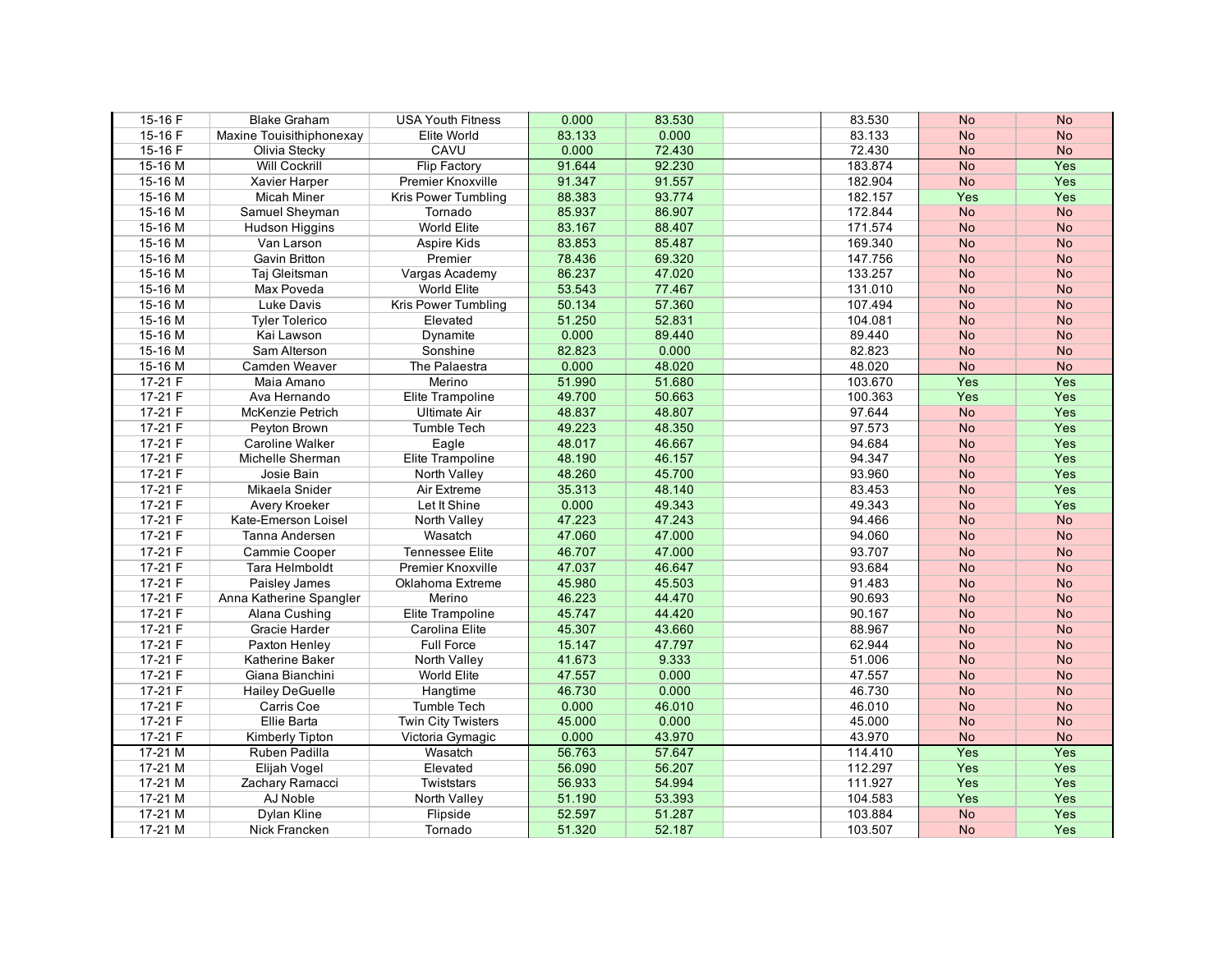| $17-21M$ | Derek Therrien        | <b>Gymnastics Central</b> | 51.413 | 51.297 | 102.710 | <b>No</b>  | <b>Yes</b> |
|----------|-----------------------|---------------------------|--------|--------|---------|------------|------------|
| 17-21 M  | <b>Tomas Minc</b>     | Dynamite                  | 51.970 | 50.030 | 102.000 | <b>No</b>  | <b>Yes</b> |
| $17-21M$ | <b>Trevor Harder</b>  | Carolina Elite            | 48.187 | 53.243 | 101.430 | <b>Yes</b> | <b>Yes</b> |
| 17-21 M  | Syler Buck            | Premier                   | 51.363 | 48.347 | 99.710  | <b>No</b>  | <b>Yes</b> |
| 17-21 M  | Merrill Hunter        | Team Legacy               | 46.980 | 51.610 | 98.590  | <b>No</b>  | <b>Yes</b> |
| 17-21 M  | Aaron Remole          | Carolina Elite            | 33.673 | 51.197 | 84.870  | <b>No</b>  | <b>Yes</b> |
| 17-21 M  | Tenma Ide             | Elevated                  | 21.790 | 51.913 | 73.703  | <b>No</b>  | <b>Yes</b> |
| $17-21M$ | Jace Williams         | North Valley              | 56.003 | 17.220 | 73.223  | <b>Yes</b> | <b>Yes</b> |
| 17-21 M  | Changa Anderson       | <b>Silver Stars</b>       | 6.207  | 55.507 | 61.714  | <b>Yes</b> | <b>Yes</b> |
| 17-21 M  | Ryan MacCagnan        | <b>Stars</b>              | 0.000  | 54.577 | 54.577  | <b>Yes</b> | <b>Yes</b> |
| $17-21M$ | Konrad Chelstowski    | The Palaestra             | 49.897 | 50.010 | 99.907  | <b>No</b>  | <b>No</b>  |
| 17-21 M  | Smith Light           | Integrity Athletics       | 49.803 | 50.020 | 99.823  | <b>No</b>  | <b>No</b>  |
| $17-21M$ | Kieran Roos           | Premier                   | 49.903 | 49.153 | 99.056  | <b>No</b>  | <b>No</b>  |
| $17-21M$ | <b>Brendon Newton</b> | The Palaestra             | 48.047 | 47.660 | 95.707  | <b>No</b>  | <b>No</b>  |
| 17-21 M  | Jordy Maldonado       | <b>World Champions</b>    | 49.240 | 45.710 | 94.950  | <b>No</b>  | <b>No</b>  |
| 17-21 M  | Nate Swanepoel        | Vargas                    | 43.987 | 49.273 | 93.260  | <b>No</b>  | <b>No</b>  |
| 17-21 M  | Jonathon Purdum       | Airbenders                | 35.453 | 50.547 | 86.000  | <b>No</b>  | <b>No</b>  |
| 17-21 M  | Jack Collard          | <b>Silver Stars</b>       | 44.823 | 28.643 | 73.466  | <b>No</b>  | <b>No</b>  |
| 17-21 M  | Joshua Bly            | Integrity Athletics       | 43.310 | 24.953 | 68.263  | <b>No</b>  | <b>No</b>  |
| 17-21 M  | CJ Castiglione        | Wasatch                   | 35.147 | 29.963 | 65.110  | <b>No</b>  | <b>No</b>  |
| 17-21 M  | Rory O'Neil           | <b>Twin City Twisters</b> | 49.453 | 0.000  | 49.453  | <b>No</b>  | <b>No</b>  |
| $17-21M$ | Max Boehmer           | <b>St Louis Elite</b>     | 48.700 | 0.000  | 48.700  | <b>No</b>  | <b>No</b>  |
| 17-21 M  | Ben Adams             | Sonshine                  | 28.577 | 0.000  | 28.577  | <b>No</b>  | <b>No</b>  |
| 17-21 M  | Evan Pedraza          | World Elite               | 0.000  | 25.277 | 25.277  | <b>No</b>  | <b>No</b>  |

Indicates athletes not eligible (2-event requirement)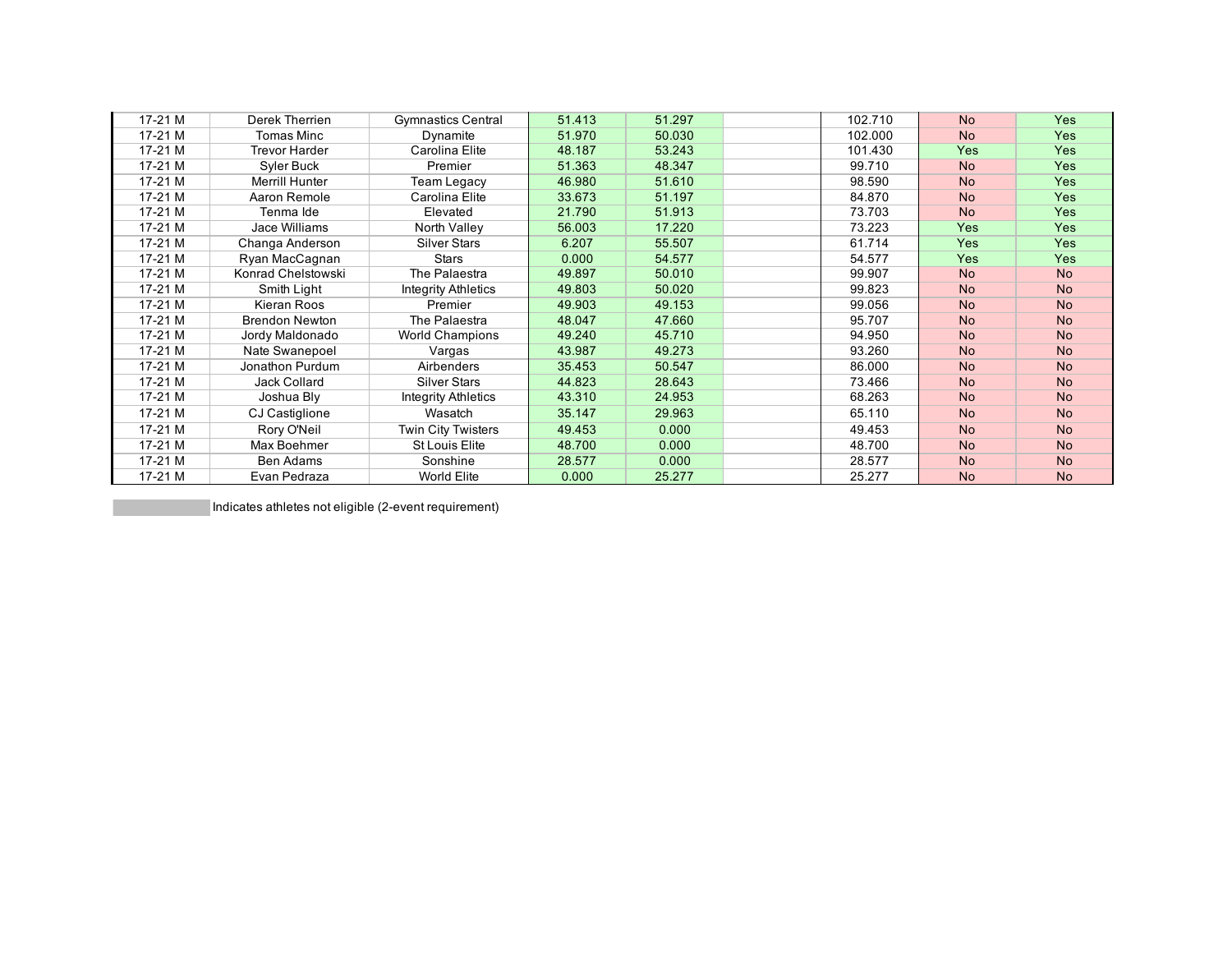|                 | <b>TUMBLING</b>         |                            |                       |                        |                          |                               |                                  |                             |  |  |  |
|-----------------|-------------------------|----------------------------|-----------------------|------------------------|--------------------------|-------------------------------|----------------------------------|-----------------------------|--|--|--|
|                 |                         | <b>Qualification Score</b> |                       |                        |                          | <b>Combined</b>               |                                  |                             |  |  |  |
| <b>Division</b> | <b>Name</b>             | Gym                        | <b>Winter Classic</b> | <b>Elite Challenge</b> | <b>USA Gym</b><br>Champs | Qualification<br><b>Score</b> | Preferential<br><b>Score Hit</b> | <b>Minimum Score</b><br>Hit |  |  |  |
| 13-14 F         | <b>Skye Hawk</b>        | Eagle                      | 0.000                 | 44.267                 |                          | 44.267                        | Yes                              | Yes                         |  |  |  |
| 13-14 F         | Cici Redd               | Northern Star Bounders     | 41.600                | 41.734                 |                          | 83.334                        | <b>No</b>                        | <b>No</b>                   |  |  |  |
| $13 - 14F$      | Amari Jackson           | Elite World                | 0.000                 | 41.067                 |                          | 41.067                        | <b>No</b>                        | <b>No</b>                   |  |  |  |
| 13-14 F         | Payton Stokes           | Northern Star Bounders     | 0.000                 | 40.567                 |                          | 40.567                        | <b>No</b>                        | <b>No</b>                   |  |  |  |
| $13 - 14F$      | Annie Hansen            | Northern Star Bounders     | 39.866                | 0.000                  |                          | 39.866                        | <b>No</b>                        | <b>No</b>                   |  |  |  |
| 13-14 F         | Cardyn Christiansen     | Northern Star Bounders     | 38.933                | 0.000                  |                          | 38.933                        | <b>No</b>                        | <b>No</b>                   |  |  |  |
| $13 - 14F$      | Kennedi Roberts         | Southlake                  | 0.000                 | 34.900                 |                          | 34.900                        | <b>No</b>                        | <b>No</b>                   |  |  |  |
| 13-14 M         | Eli Nilson              | Wasatch                    | 43.800                | 46.000                 |                          | 89.800                        | Yes                              | Yes                         |  |  |  |
| 13-14 M         | Carter Garn             | Wasatch                    | 42.400                | 45.133                 |                          | 87.533                        | Yes                              | Yes                         |  |  |  |
| $13-14$ M       | <b>Tyse Love</b>        | Elmwood                    | 40.467                | 42.666                 |                          | 83.133                        | <b>No</b>                        | Yes                         |  |  |  |
| 13-14 M         | Luke Todd               | Culprit                    | 0.000                 | 41.533                 |                          | 41.533                        | <b>No</b>                        | <b>No</b>                   |  |  |  |
| $13-14$ M       | Cole Bianca             | <b>World Champions</b>     | 0.000                 | 39.267                 |                          | 39.267                        | <b>No</b>                        | <b>No</b>                   |  |  |  |
| 15-16 F         | Rosalie Thongphay       | <b>USA Youth</b>           | 45.000                | 44.733                 |                          | 89.733                        | Yes                              | Yes                         |  |  |  |
| 15-16F          | Amelia Gasper           | Central Illinois           | 44.600                | 44.700                 |                          | 89.300                        | Yes                              | Yes                         |  |  |  |
| $15-16F$        | London Hunt             | <b>World Champions</b>     | 41.933                | 43.300                 |                          | 85.233                        | <b>No</b>                        | Yes                         |  |  |  |
| 15-16 F         | <b>Olivia Pierce</b>    | Elmwood                    | 42.533                | 42.400                 |                          | 84.933                        | <b>No</b>                        | Yes                         |  |  |  |
| $15-16F$        | Brooklyn Jolley         | Northern Star Bounders     | 45.433                | 34.300                 |                          | 79.733                        | Yes                              | Yes                         |  |  |  |
| 15-16 F         | Lyric Gordon            | <b>Elite Athletics</b>     | 0.000                 | 45.333                 |                          | 45.333                        | Yes                              | Yes                         |  |  |  |
| 15-16F          | Lawrence Owens          | <b>Flip Factory</b>        | 0.000                 | 42.567                 |                          | 42.567                        | <b>No</b>                        | Yes                         |  |  |  |
| 15-16 F         | Jackie Kent             | Elite Sports Complex       | 35.700                | 38.300                 |                          | 74.000                        | <b>No</b>                        | <b>No</b>                   |  |  |  |
| $15-16$ F       | Kaitlyn Siksnius        | CAVU                       | 0.000                 | 40.800                 |                          | 40.800                        | <b>No</b>                        | <b>No</b>                   |  |  |  |
| 15-16 F         | <b>Blake Graham</b>     | All American               | 0.000                 | 40.600                 |                          | 40.600                        | <b>No</b>                        | <b>No</b>                   |  |  |  |
| $15-16M$        | <b>Cristian Orth</b>    | So Cal TTC                 | 51.934                | 51.200                 |                          | 103.134                       | Yes                              | Yes                         |  |  |  |
| 15-16 M         | Xavier Harper           | Premier Knoxville          | 48.100                | 49.967                 |                          | 98.067                        | Yes                              | Yes                         |  |  |  |
| 15-16 M         | ZaQuae Carter           | CAVU                       | 43.733                | 43.533                 |                          | 87.266                        | <b>No</b>                        | Yes                         |  |  |  |
| 15-16 M         | Amare Walker            | CAVU                       | 43.301                | 43.700                 |                          | 87.001                        | <b>No</b>                        | Yes                         |  |  |  |
| 15-16 M         | <b>Micah Miner</b>      | Kris Power Tumbling        | 40.067                | 45.266                 |                          | 85.333                        | <b>No</b>                        | Yes                         |  |  |  |
| 15-16 M         | Samuel Blando           | So Cal TTC                 | 35.634                | 38.834                 |                          | 74.468                        | <b>No</b>                        | <b>No</b>                   |  |  |  |
| 17-21 F         | <b>Miah Bruns</b>       | <b>World Champions</b>     | 48.634                | 45.567                 |                          | 94.201                        | Yes                              | Yes                         |  |  |  |
| $17-21 F$       | Tia Taylor              | <b>Premier Knoxville</b>   | 44.933                | 47.867                 |                          | 92.800                        | Yes                              | Yes                         |  |  |  |
| $17-21 F$       | <b>Tasha Williams</b>   | <b>World Champions</b>     | 46.367                | 46.167                 |                          | 92.534                        | Yes                              | Yes                         |  |  |  |
| $17-21 F$       | Jill Papenhause         | <b>Central Illinois</b>    | 46.033                | 44.566                 |                          | 90.599                        | Yes                              | Yes                         |  |  |  |
| $17-21 F$       | Shelby Nobuhara         | High Altitude              | 45.200                | 45.167                 |                          | 90.367                        | Yes                              | Yes                         |  |  |  |
| 17-21 F         | Savanna Cecil           | Premier Knoxville          | 44.500                | 45.733                 |                          | 90.233                        | Yes                              | Yes                         |  |  |  |
| $17-21 F$       | Nasiarra Riley          | <b>FlipCity South</b>      | 44.567                | 44.700                 |                          | 89.267                        | <b>No</b>                        | Yes                         |  |  |  |
| $17-21 F$       | Nastia Katchalova       | Elite World                | 43.800                | 42.133                 |                          | 85.933                        | <b>No</b>                        | Yes                         |  |  |  |
| $17-21 F$       | Kira Schwartz           | So Cal TTC                 | 40.633                | 44.567                 |                          | 85.200                        | No                               | Yes                         |  |  |  |
| $17-21 F$       | Sarah Thompson          | J and J                    | 44.633                | 19.233                 |                          | 63.866                        | <b>No</b>                        | Yes                         |  |  |  |
| 17-21 F         | Lizzie Roiger           | <b>Central Illinois</b>    | 43.367                | 0.000                  |                          | 43.367                        | <b>No</b>                        | Yes                         |  |  |  |
| $17-21 F$       | <b>Brooklyn Brumble</b> | Oklahoma Extreme           | 42.234                | 43.034                 |                          | 85.268                        | <b>No</b>                        | <b>No</b>                   |  |  |  |
| $17-21 F$       | Karlee English          | Powerhouse                 | 42.733                | 42.200                 |                          | 84.933                        | <b>No</b>                        | <b>No</b>                   |  |  |  |
| $17-21 F$       | Ashley McDonald         | Wasatch                    | 41.766                | 42.367                 |                          | 84.133                        | <b>No</b>                        | <b>No</b>                   |  |  |  |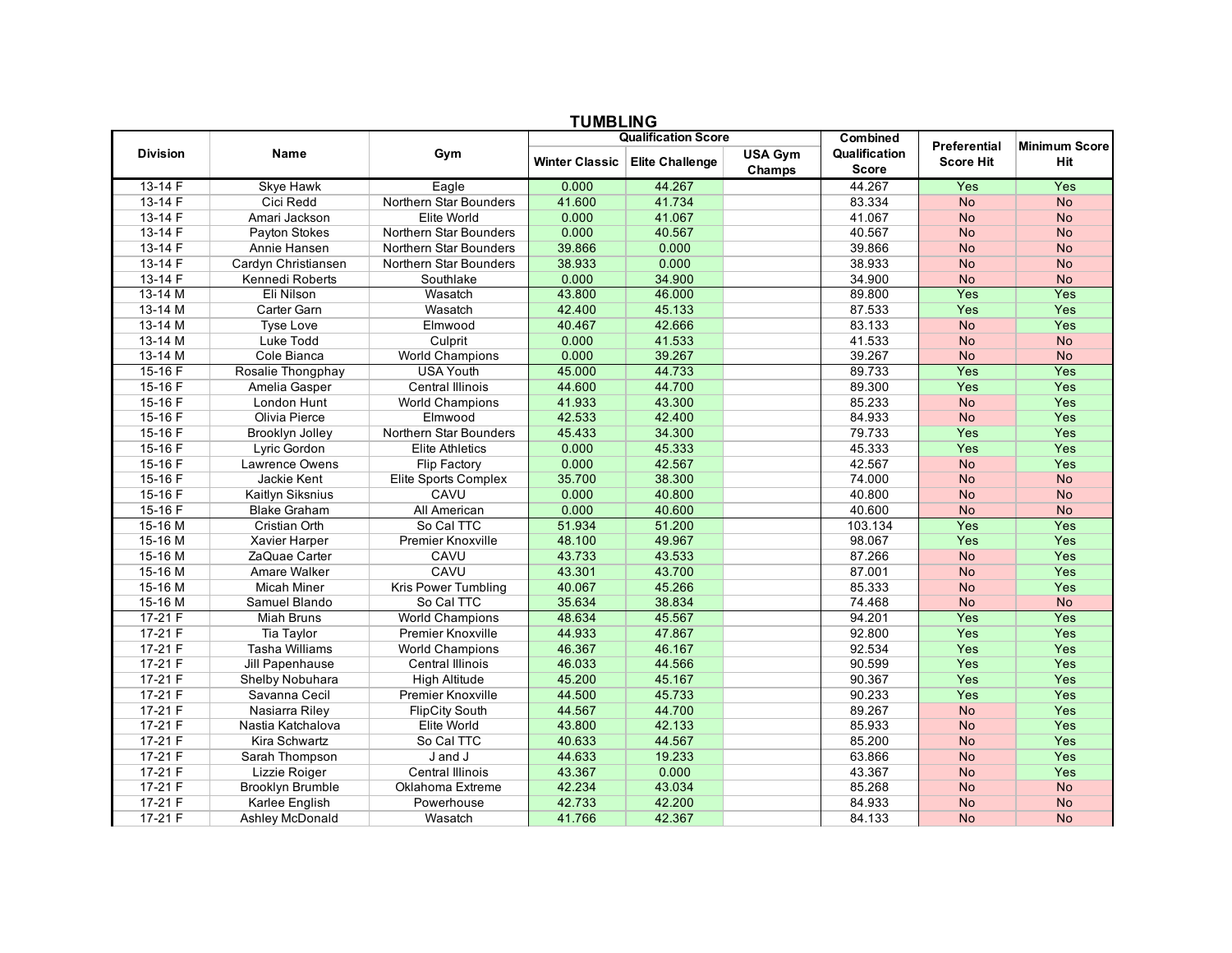| 17-21 F  | Ava Binkowski         | Elite Sports Complex       | 41.067 | 40.533 | 81.600  | <b>No</b>  | <b>No</b>  |
|----------|-----------------------|----------------------------|--------|--------|---------|------------|------------|
| 17-21 F  | Amanda Coes           | So Cal TTC                 | 35.700 | 37.800 | 73.500  | <b>No</b>  | <b>No</b>  |
| 17-21 F  | Susan Gill            | Eagle                      | 40.733 | 0.000  | 40.733  | <b>No</b>  | <b>No</b>  |
| 17-21 M  | Kaden Brown           | Wasatch                    | 55.734 | 56.067 | 111.801 | <b>Yes</b> | <b>Yes</b> |
| $17-21M$ | Dominic Dumas         | Air Extreme                | 51.334 | 51.666 | 103.000 | <b>Yes</b> | <b>Yes</b> |
| $17-21M$ | Patrick Lyell         | Elmwood                    | 48.666 | 45.000 | 93.666  | <b>Yes</b> | <b>Yes</b> |
| 17-21 M  | Alec Pelezo           | <b>World Champions</b>     | 47.067 | 45.866 | 92.933  | <b>Yes</b> | Yes        |
| $17-21M$ | Raf Bryant            | <b>Integrity Athletics</b> | 45.700 | 46.966 | 92.666  | <b>Yes</b> | <b>Yes</b> |
| 17-21 M  | Tyji Kazeem-Riley     | <b>FlipCity South</b>      | 45.700 | 46.100 | 91.800  | <b>No</b>  | <b>Yes</b> |
| 17-21 M  | Dylan Bealey          | Aspire                     | 45.133 | 45.267 | 90.400  | <b>No</b>  | <b>Yes</b> |
| $17-21M$ | <b>BJ</b> Mensah      | CAVU                       | 43.200 | 46.734 | 89.934  | <b>Yes</b> | <b>Yes</b> |
| 17-21 M  | Alexander Cole        | Dynamite                   | 39.200 | 46.734 | 85.934  | <b>Yes</b> | <b>Yes</b> |
| $17-21M$ | Kaleb Cave            | Fairland                   | 47.733 | 0.000  | 47.733  | <b>Yes</b> | <b>Yes</b> |
| $17-21M$ | Dylan McGuire         | Trevino's                  | 0.000  | 47.000 | 47.000  | <b>Yes</b> | <b>Yes</b> |
| 17-21 M  | Charlie Larson        | Twin City Twisters         | 46.034 | 0.000  | 46.034  | <b>No</b>  | <b>Yes</b> |
| $17-21M$ | <b>Bayley Pierce</b>  | Pierce Athletics           | 42.533 | 44.766 | 87.299  | <b>No</b>  | <b>No</b>  |
| $17-21M$ | Morgan Kessler        | <b>World Champions</b>     | 44.367 | 40.300 | 84.667  | <b>No</b>  | <b>No</b>  |
| 17-21 M  | Smith Light           | <b>Integrity Athletics</b> | 41.000 | 42.067 | 83.067  | <b>No</b>  | <b>No</b>  |
| 17-21 M  | Jovohn Arriaga        | Desert Gymcats             | 40.500 | 39.566 | 80.066  | <b>No</b>  | <b>No</b>  |
| 17-21 M  | <b>Hunter Moravec</b> | Elite Sports Complex       | 39.967 | 39.100 | 79.067  | <b>No</b>  | <b>No</b>  |
| 17-21 M  | Ghavyn Thompson       | Aspire Kids                | 37,600 | 39.034 | 76.634  | <b>No</b>  | <b>No</b>  |
| 17-21 M  | <b>Benjamin Glass</b> | Dynamic                    | 0.000  | 42.167 | 42.167  | <b>No</b>  | <b>No</b>  |

Indicates athletes not eligible (2-event requirement)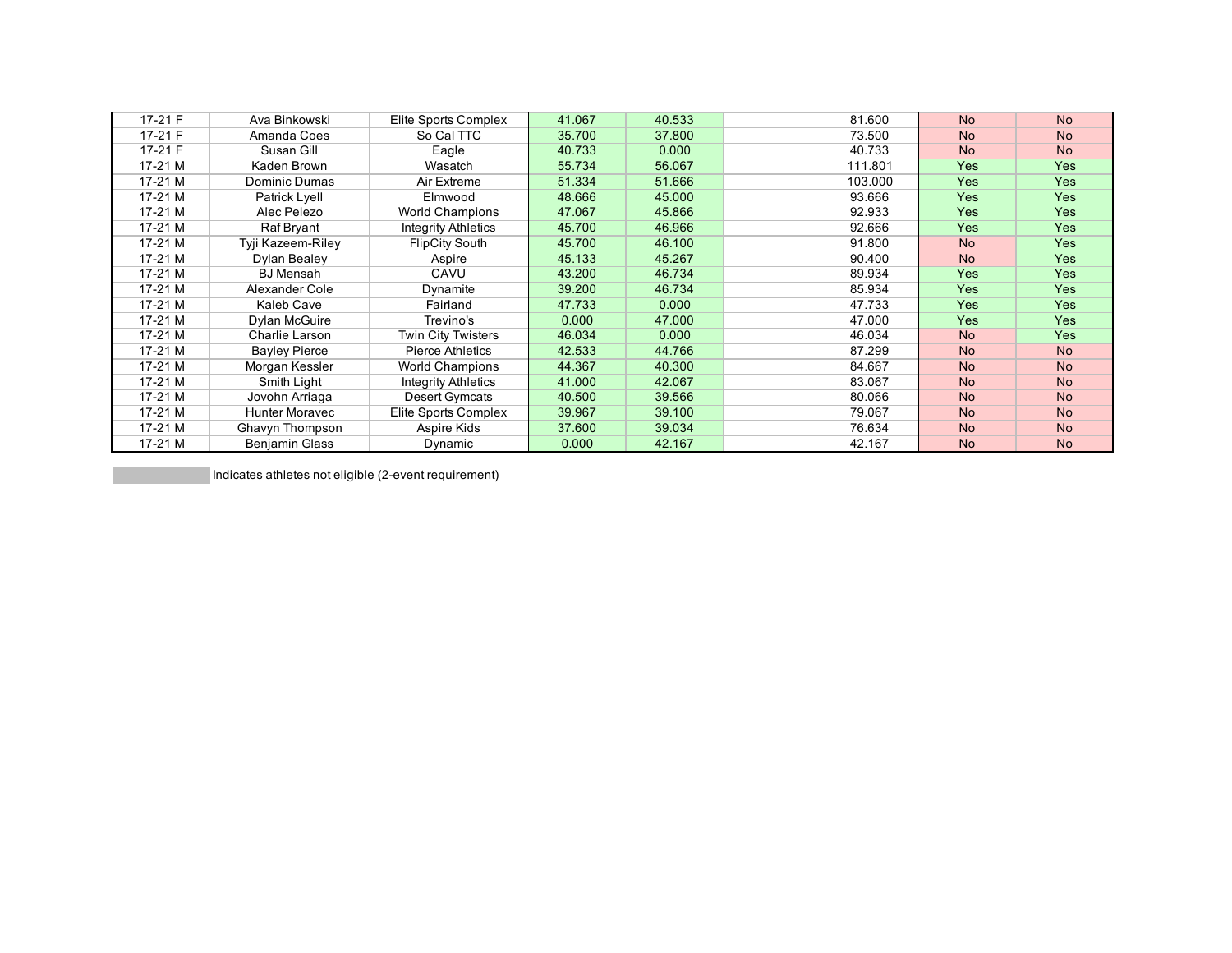|                 |                         | <b>フ▽∪⊔</b> ∟∟−่พ!!!◥!     |                |                            |                          |                               |                  |                      |
|-----------------|-------------------------|----------------------------|----------------|----------------------------|--------------------------|-------------------------------|------------------|----------------------|
|                 |                         |                            |                | <b>Qualification Score</b> |                          | <b>Combined</b>               | Preferential     | <b>Minimum Score</b> |
| <b>Division</b> | Name                    | Gym                        | Winter Classic | <b>Elite Challenge</b>     | <b>USA Gym</b><br>Champs | Qualification<br><b>Score</b> | <b>Score Hit</b> | Hit                  |
| $13-14F$        | Kennedi Roberts         | Southlake                  | 0.000          | 47.667                     |                          | 47.667                        | Yes              | Yes                  |
| $13 - 14F$      | Skye Hawk               | Eagle                      | 0.000          | 47.400                     |                          | 47.400                        | <b>No</b>        | Yes                  |
| 13-14 F         | <b>Chandler Graham</b>  | All American               | 0.000          | 46.000                     |                          | 46.000                        | <b>No</b>        | Yes                  |
| 13-14 F         | Lexie Danko             | <b>World Elite</b>         | 0.000          | 45.867                     |                          | 45.867                        | <b>No</b>        | Yes                  |
| 13-14 F         | Annie Hansen            | Northern Star Bounders     | 43.200         | 45.333                     |                          | 88.533                        | <b>No</b>        | <b>No</b>            |
| $13-14$ M       | Nate Erkert             | <b>High Energy</b>         | 48.733         | 50.333                     |                          | 99.066                        | Yes              | Yes                  |
| 13-14 M         | <b>West Fowler</b>      | Panhandle Perfection       | 46.667         | 47.866                     |                          | 94.533                        | <b>No</b>        | Yes                  |
| 13-14 M         | Mick Seyler             | Southlake                  | 48.866         | 23.733                     |                          | 72.599                        | Yes              | Yes                  |
| 13-14 M         | Sebastian Ramberg       | <b>World Elite</b>         | 0.000          | 47.000                     |                          | 47.000                        | <b>No</b>        | Yes                  |
| 13-14 M         | Oliver Czekmany         | <b>World Elite</b>         | 0.000          | 46.600                     |                          | 46.600                        | <b>No</b>        | Yes                  |
| 13-14 M         | Luke Todd               | Culprit                    | 0.000          | 46.233                     |                          | 46.233                        | <b>No</b>        | <b>No</b>            |
| 13-14 M         | Joseph Borders          | <b>Champions Westlake</b>  | 0.000          | 45.734                     |                          | 45.734                        | <b>No</b>        | <b>No</b>            |
| 15-16F          | Rosalie Thongphay       | USA Youth                  | 48.734         | 49.200                     |                          | 97.934                        | Yes              | Yes                  |
| 15-16 F         | Samantha Breckenridge   | Kris Power Tumbling        | 48.267         | 49.600                     |                          | 97.867                        | Yes              | Yes                  |
| 15-16 F         | Isabella Pansano        | <b>World Champions</b>     | 47.267         | 48.600                     |                          | 95.867                        | Yes              | Yes                  |
| 15-16F          | Clara McNew             | Fondulac Flyers            | 47.267         | 48.533                     |                          | 95.800                        | Yes              | Yes                  |
| 15-16 F         | Leah Edelman            | Elite Trampoline           | 46.267         | 48.600                     |                          | 94.867                        | Yes              | Yes                  |
| 15-16 F         | Isabella Bowman         | <b>Integrity Athletics</b> | 45.534         | 46.933                     |                          | 92.467                        | <b>No</b>        | Yes                  |
| 15-16F          | Jackie Kent             | Elite Sports Complex       | 49.667         | 41.266                     |                          | 90.933                        | Yes              | Yes                  |
| 15-16 F         | <b>Emily Landers</b>    | <b>Top Star</b>            | 37.800         | 46.400                     |                          | 84.200                        | <b>No</b>        | Yes                  |
| 15-16 F         | Jillian Jones-Pschirrer | <b>Kris Power Tumbling</b> | 47.000         | 31.734                     |                          | 78.734                        | <b>No</b>        | Yes                  |
| 15-16 F         | <b>Blake Graham</b>     | All American               | 0.000          | 47.733                     |                          | 47.733                        | <b>No</b>        | Yes                  |
| 15-16 F         | Hannah Leder            | <b>Integrity Athletics</b> | 43.867         | 40.134                     |                          | 84.001                        | <b>No</b>        | <b>No</b>            |
| 15-16 F         | Lyric Gordon            | <b>Elite Athletics</b>     | 0.000          | 45.934                     |                          | 45.934                        | <b>No</b>        | <b>No</b>            |
| 15-16 F         | <b>Ava DeHanes</b>      | Elite Trampoline           | 0.000          | 0.000                      |                          | 0.000                         | <b>No</b>        | <b>No</b>            |
| $15-16M$        | <b>Micah Miner</b>      | Kris Power Tumbling        | 50.733         | 52.067                     |                          | 102.800                       | Yes              | Yes                  |
| 15-16 M         | <b>Will Cockrill</b>    | Flip Factory               | 51.633         | 50.700                     |                          | 102.333                       | Yes              | Yes                  |
| 15-16 M         | Van Larson              | Aspire Kids                | 50.400         | 50.400                     |                          | 100.800                       | No               | Yes                  |
| 15-16 M         | Camden Weaver           | The Palaestra              | 49.534         | 49.467                     |                          | 99.001                        | <b>No</b>        | Yes                  |
| 15-16 M         | Luke Davis              | Kris Power Tumbling        | 47.534         | 50.934                     |                          | 98.468                        | Yes              | Yes                  |
| 15-16 M         | Cristian Orth           | So Cal TTC                 | 48.734         | 49.000                     |                          | 97.734                        | <b>No</b>        | Yes                  |
| 15-16 M         | ZaQuae Carter           | CAVU                       | 48.800         | 48.667                     |                          | 97.467                        | <b>No</b>        | Yes                  |
| 15-16 M         | Kiron Rodgers           | Twiststars                 | 48.934         | 39.267                     |                          | 88.201                        | <b>No</b>        | Yes                  |
| 15-16 M         | Max Poveda              | World Elite                | 50.234         | 25.033                     |                          | 75.267                        | <b>No</b>        | Yes                  |
| 15-16 M         | Kai Lawson              | Dynamite                   | 0.000          | 50.866                     |                          | 50.866                        | Yes              | Yes                  |
| 15-16 M         | Derek Ruehl             | Kris Power Tumbling        | 0.000          | 49.466                     |                          | 49.466                        | <b>No</b>        | Yes                  |
| 15-16 M         | Taj Gleitsman           | Vargas                     | 47.866         | 47.733                     |                          | 95.599                        | <b>No</b>        | <b>No</b>            |
| 15-16 M         | Samuel Blando           | So Cal TTC                 | 48.533         | 45.400                     |                          | 93.933                        | <b>No</b>        | <b>No</b>            |
| 15-16 M         | Amare Walker            | CAVU                       | 48.466         | 40.330                     |                          | 88.796                        | <b>No</b>        | <b>No</b>            |
| $17-21 F$       | Aliah Raga              | <b>Dulles</b>              | 50.333         | 50.067                     |                          | 100.400                       | Yes              | Yes                  |
| $17-21 F$       | Ava Binkowski           | Elite Sports Complex       | 49.800         | 50.600                     |                          | 100.400                       | Yes              | Yes                  |
| $17-21 F$       | Shelby Nobuhara         | <b>High Altitude</b>       | 50.934         | 49.000                     |                          | 99.934                        | Yes              | Yes                  |

## **DOUBLE-MINI**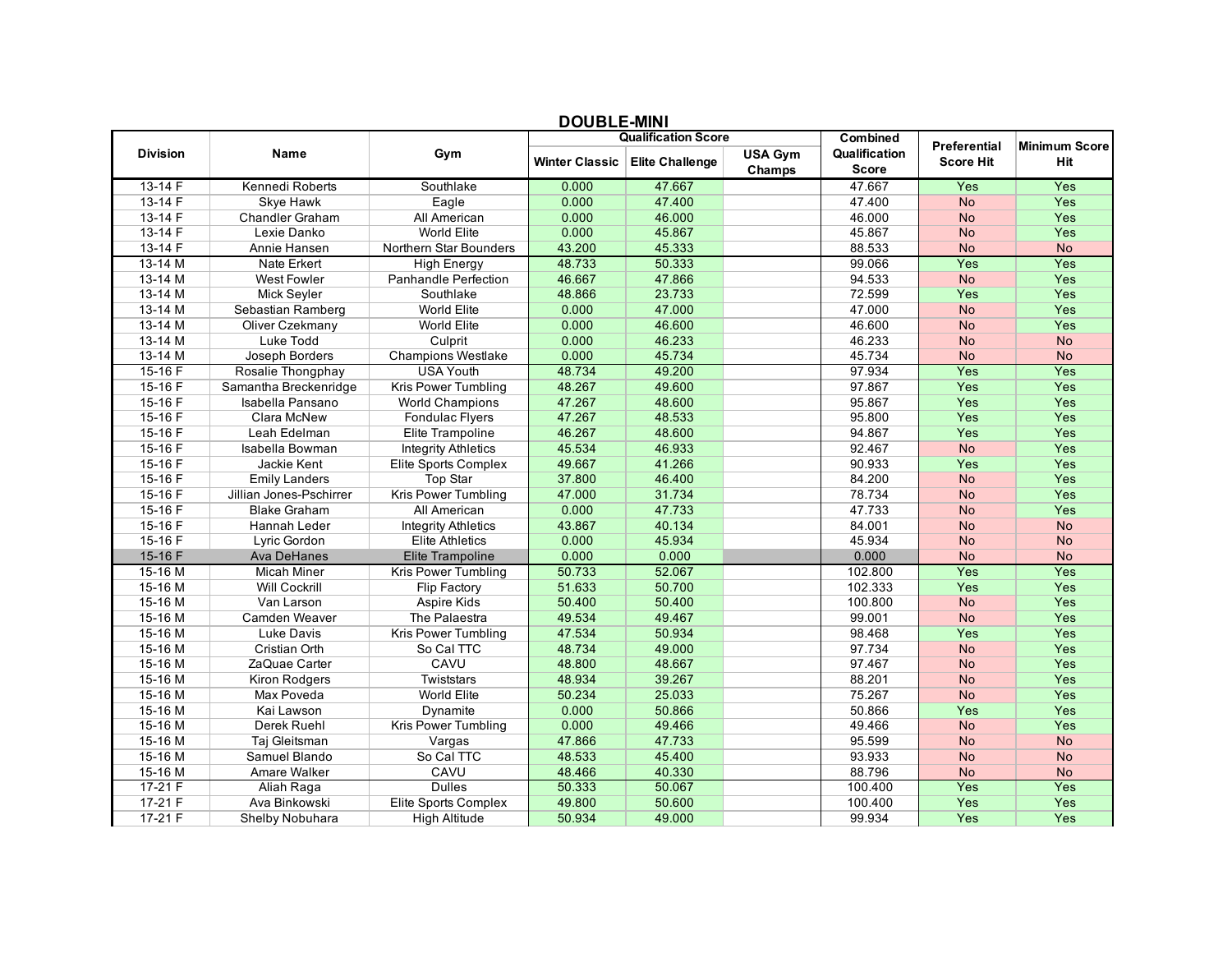| $17-21 F$ | Josie Bain              | <b>North Valley</b>        | 50.066 | 48.533 | 98.599  | Yes       | Yes       |
|-----------|-------------------------|----------------------------|--------|--------|---------|-----------|-----------|
| 17-21 F   | Kira Schwartz           | So Cal TTC                 | 48.900 | 47.333 | 96.233  | <b>No</b> | Yes       |
| 17-21 F   | <b>Finley Merker</b>    | DuPage                     | 47.134 | 48.267 | 95.401  | <b>No</b> | Yes       |
| 17-21 F   | <b>Caroline Walker</b>  | Eagle                      | 46.000 | 48.067 | 94.067  | <b>No</b> | Yes       |
| 17-21 F   | Karlee English          | Powerhouse                 | 44.834 | 47.266 | 92.100  | <b>No</b> | Yes       |
| $17-21 F$ | Maia Amano              | Merino                     | 40.500 | 50.733 | 91.233  | Yes       | Yes       |
| 17-21 F   | Cammie Cooper           | <b>Tennessee Elite</b>     | 36.733 | 47.400 | 84.133  | <b>No</b> | Yes       |
| 17-21 F   | Gracie Harder           | Carolina Elite             | 47.600 | 17.400 | 65.000  | <b>No</b> | Yes       |
| $17-21 F$ | Katherine Baker         | North Valley               | 46.467 | 45.733 | 92.200  | <b>No</b> | <b>No</b> |
| 17-21 F   | Kate-Emerson Loisel     | North Valley               | 44.733 | 45.933 | 90.666  | <b>No</b> | <b>No</b> |
| $17-21 F$ | <b>Avery Kroeker</b>    | Let it Shine               | 47.100 | 40.000 | 87.100  | <b>No</b> | <b>No</b> |
| $17-21 F$ | Susan Gill              | Eagle                      | 47.067 | 0.000  | 47.067  | <b>No</b> | <b>No</b> |
| $17-21$ M | Ruben Padilla           | Wasatch                    | 61.467 | 59.200 | 120.667 | Yes       | Yes       |
| $17-21$ M | <b>Tomas Minc</b>       | <b>Dynamite</b>            | 57.466 | 56.467 | 113.933 | Yes       | Yes       |
| $17-21$ M | Changa Anderson         | <b>Silver Stars</b>        | 56.500 | 56.600 | 113.100 | Yes       | Yes       |
| $17-21$ M | Merrill Hunter          | <b>Team Legacy</b>         | 54.800 | 54.133 | 108.933 | Yes       | Yes       |
| $17-21$ M | <b>Hunter Moravec</b>   | Elite Sports Complex       | 53.800 | 54.466 | 108.266 | Yes       | Yes       |
| 17-21 M   | Dylan Kline             | Flipside                   | 53.433 | 54.100 | 107.533 | Yes       | Yes       |
| $17-21$ M | <b>Brendon Newton</b>   | The Palaestra              | 50.300 | 53.067 | 103.367 | Yes       | Yes       |
| 17-21 M   | Alec Pelezo             | <b>World Champions</b>     | 51.133 | 51.933 | 103.066 | <b>No</b> | Yes       |
| 17-21 M   | Jonathon Purdum         | Airbenders                 | 51.600 | 50.533 | 102.133 | <b>No</b> | Yes       |
| $17-21$ M | Nate Swanepoel          | Vargas                     | 50.633 | 51.333 | 101.966 | <b>No</b> | Yes       |
| 17-21 M   | Raf Bryant              | <b>Integrity Athletics</b> | 51.000 | 50.800 | 101.800 | <b>No</b> | Yes       |
| $17-21$ M | <b>BJ</b> Mensah        | CAVU                       | 49.300 | 50.433 | 99.733  | <b>No</b> | Yes       |
| 17-21 M   | Konrad Chelstowski      | The Palaestra              | 47.434 | 51.300 | 98.734  | <b>No</b> | Yes       |
| $17-21$ M | Nick Franken            | Tornado                    | 51.000 | 43.933 | 94.933  | <b>No</b> | Yes       |
| $17-21$ M | <b>Trevor Harder</b>    | Carolina Elite             | 40.700 | 53.666 | 94.366  | Yes       | Yes       |
| 17-21 M   | Jaden Vales             | <b>Spark Athletics</b>     | 41.267 | 50.667 | 91.934  | <b>No</b> | Yes       |
| $17-21$ M | <b>CJ</b> Castiglione   | Wasatch                    | 52.633 | 17.200 | 69.833  | Yes       | Yes       |
| 17-21 M   | Charlie Larson          | <b>Twin City Twisters</b>  | 53.967 | 0.000  | 53.967  | Yes       | Yes       |
| $17-21$ M | Ryan MacCagnan          | <b>Stars</b>               | 0.000  | 53.567 | 53.567  | Yes       | Yes       |
| $17-21$ M | Rory O'Neil             | <b>Twin City Twisters</b>  | 52.933 | 0.000  | 52.933  | Yes       | Yes       |
| 17-21 M   | Ben Adams               | Sonshine                   | 50.400 | 0.000  | 50.400  | <b>No</b> | Yes       |
| $17-21$ M | Roman Alvarez           | <b>Tumble Tech</b>         | 50.133 | 49.800 | 99.933  | <b>No</b> | <b>No</b> |
| $17-21$ M | Alexander Cole          | Dynamite                   | 50.133 | 49.567 | 99.700  | <b>No</b> | <b>No</b> |
| $17-21$ M | Smith Light             | <b>Integrity Athletics</b> | 48.600 | 49.066 | 97.666  | <b>No</b> | <b>No</b> |
| 17-21 M   | Dylan Bealey            | Aspire                     | 47.500 | 49.900 | 97.400  | <b>No</b> | <b>No</b> |
| 17-21 M   | Aaron Remole            | Carolina Elite             | 47.667 | 49.533 | 97.200  | <b>No</b> | <b>No</b> |
| 17-21 M   | Joshua Bly              | <b>Integrity Athletics</b> | 46.933 | 49.267 | 96.200  | <b>No</b> | <b>No</b> |
| 17-21 M   | <b>Mateo Ucros</b>      | <b>TAG USA</b>             | 47.933 | 48.267 | 96.200  | <b>No</b> | <b>No</b> |
| 17-21 M   | <b>Carver Stennett</b>  | <b>Fondulac Flyers</b>     | 49.266 | 42.134 | 91.400  | <b>No</b> | <b>No</b> |
| 17-21 M   | Dylan Gharbaoui         | So Cal TTC                 | 39.933 | 47.000 | 86.933  | <b>No</b> | <b>No</b> |
| 17-21 M   | Ryan Diez               | <b>TAG USA</b>             | 49.600 | 25.767 | 75.367  | <b>No</b> | <b>No</b> |
| $17-21$ M | Ghavyn Thompson         | Aspire Kids                | 24.867 | 25.867 | 50.734  | <b>No</b> | <b>No</b> |
| 17-21 M   | <b>Cullen Howell</b>    | <b>Twin City Twisters</b>  | 0.000  | 49.666 | 49.666  | <b>No</b> | <b>No</b> |
| 17-21 M   | <b>Brandon Anderson</b> | <b>Spark Athletics</b>     | 49.400 | 0.000  | 49.400  | <b>No</b> | <b>No</b> |
| 17-21 M   | Antonio Figueroa        | <b>Champions Westlake</b>  | 0.000  | 47.934 | 47.934  | <b>No</b> | <b>No</b> |